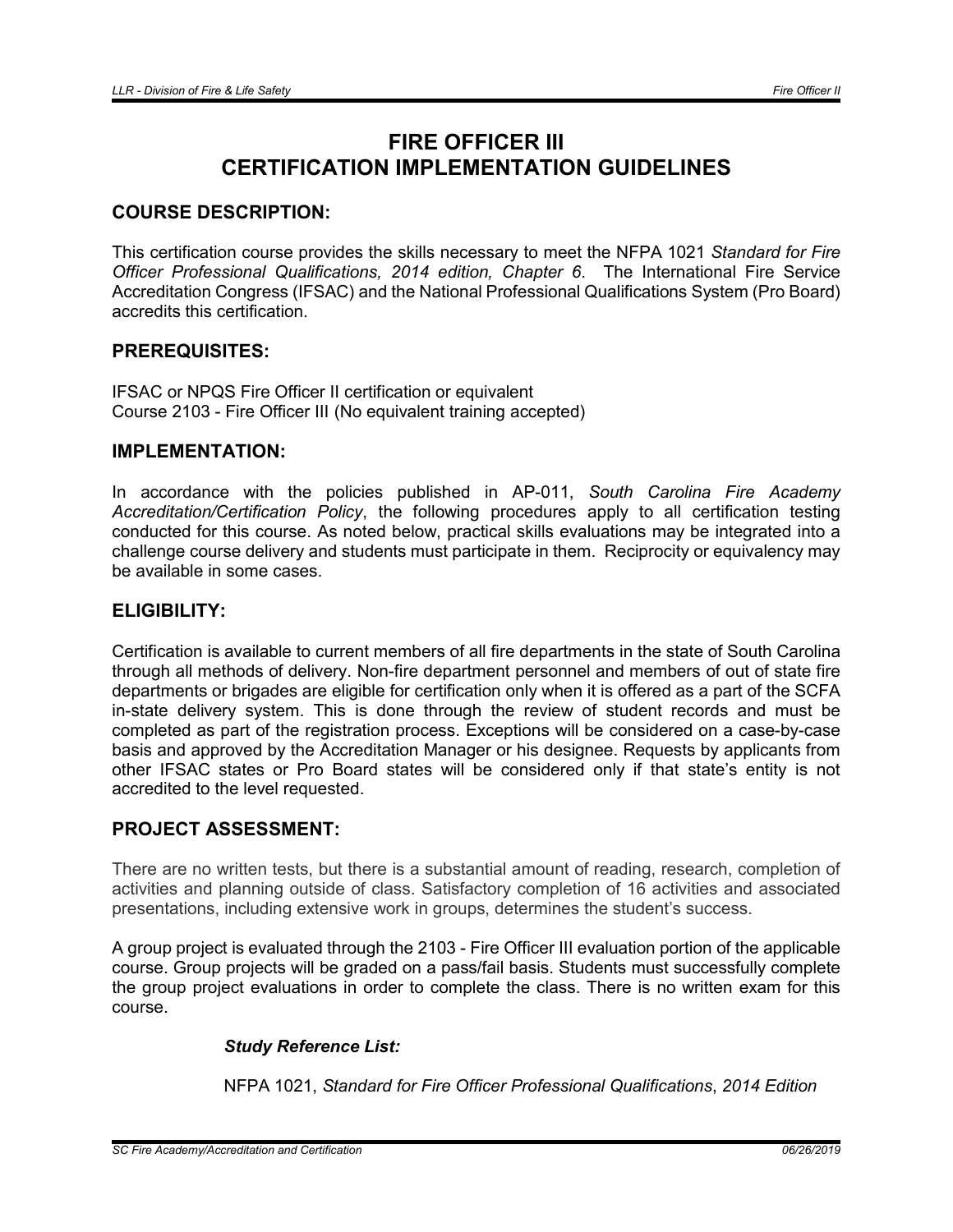## RECORD KEEPING AND DOCUMENTATION:

The lead evaluator or exam proctor will be responsible for returning the completed course paperwork and/or test package to their regional office or course coordinator within (5) working days after the exam date.

# APPEALS:

A participant may exercise his/her appeal rights under the following conditions:

- Non-compliance to written testing procedures and policies.
- Validity of test questions or answers.
- Discrimination.

Participants must make appeal request in writing to the Accreditation Manager within 30 calendar days of the date of the alleged occurrence.

The South Carolina Fire Academy shall follow all appeal policies as published in AP-011, the *South Carolina Fire Academy Accreditation/Certification Policy*.

#### RETESTING:

This policy pertains to all cognitive and manipulative examinations administered by the South Carolina Fire Academy including Fire Service Professional Qualification accredited level examinations, with the exception of the SCFA 1211 Class "E" Driver Examination, which will be governed by the South Carolina Department of Motor Vehicles Classified E & F License Third Party Tester's Safety Officer Manual for the South Carolina Fire Academy.

Individuals failing to obtain the required minimum score will be allowed two retest opportunities for each type of cognitive exam. For cognitive exams an immediate retest opportunity will be given, no sooner than one day after the original test failure, at the next available testing date, and no later than 120 days after the original test failure.

Students failing to obtain the required minimum score on the immediate retest opportunity shall be allowed a second retest opportunity a minimum of 30 days after the immediate retest opportunity. This will allow remediation and additional study. The first retest must be at least one day from the original test failure but no more than 120 days after the original test failure and the second retest, if needed, must be given 30 days from the immediate retest, but no later than 120 days after the original test failure.

Students failing to obtain the required minimum score on the second retest opportunity will be allowed to appeal to the Accreditation Manager if the student feels the testing environment was not adequate or some type of external problem contributed to a failure on the retest. The decision of the Accreditation Manager is final on the appeal. If a third retest opportunity is granted through an appeal it can be taken no sooner than one day after the appeal approval, at the next available testing date, and no later than 120 days after the original test failure.

The entire retesting time period, to include the appeal process, shall take no longer than 120 days. Failure of the cognitive testing process will require the course of instruction to be repeated.